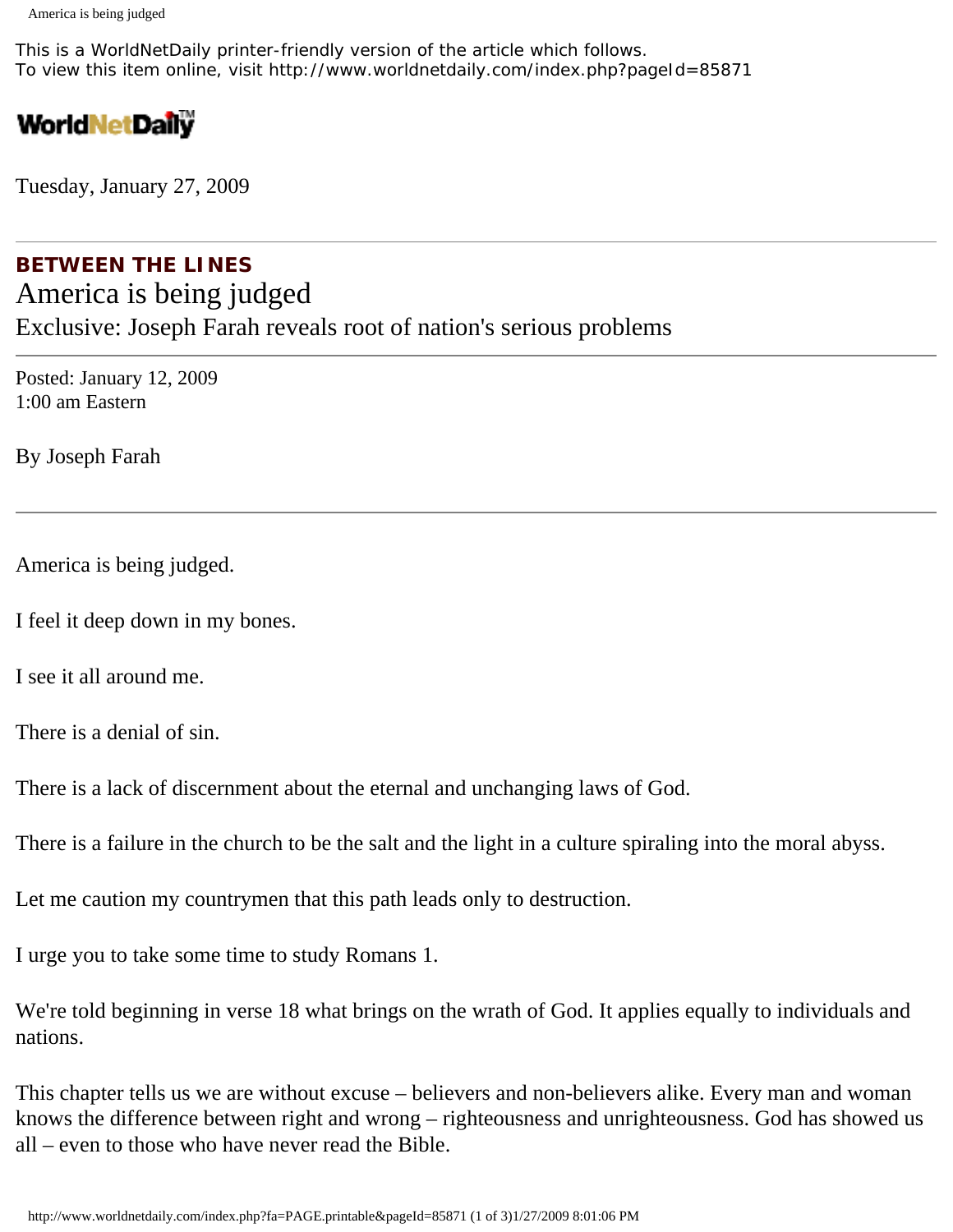```
America is being judged
```
"For the invisible things of him from the creation of the world are clearly seen, being understood by the things that are made, even his eternal power and Godhead; so that they are without excuse," it tells us in verse 20.

America's serious problems today are, at their root, spiritual.

"Because that, when they knew God, they glorified him not as God, neither were thankful; but became vain in their imaginations, and their foolish heart was darkened. Professing themselves to be wise, they became fools, And changed the glory of the uncorruptible God into an image made like to corruptible man, and to birds, and fourfooted beasts, and creeping things," we're told in verse 21 through 23.

This makes me think about the way it is common for Americans today to worship nature instead of nature's God. And what's the result of that? We are literally remaking our entire world – our ideas about property, duty, values and morality to conform with protecting the planet from the phantom problem of overproduction of carbon dioxide that, we are told, will lead to global warming. The gravest "sin" we can commit today is leaving a carbon footprint.

## *(Column continues below)*

But let's see where the Bible tells us this kind of foolhardy thinking leads.

"Wherefore God also gave them up to uncleanness through the lusts of their own hearts, to dishonour their own bodies between themselves: Who changed the truth of God into a lie, and worshipped and served the creature more than the Creator, who is blessed forever. Amen. For this cause God gave them up unto vile affections: for even their women did change the natural use into that which is against nature: And likewise also the men, leaving the natural use of the woman, burned in their lust one toward another; men with men working that which is unseemly, and receiving in themselves that recompense of their error which was meet," we're told in verses 24 through 27.

Not being accountable to God and His laws leads an individual or a nation inevitably into sexual sin. Do we not see the evidence of this in our country today? Do we not see it every time we turn on the television? Do we not see it all around us – in our schools, in the books we read, on the Internet, in our movies? Have we not become a sex-obsessed culture – particularly one that justifies and rationalizes and apologizes even for abominations like homosexuality, widely considered immoral by believers and nonbelievers alike just 25 years ago?

And what follows that path?

Read on in verses 28 through 32: "And even as they did not like to retain God in their knowledge, God gave them over to a reprobate mind, to do those things which are not convenient; Being filled with all unrighteousness, fornication, wickedness, covetousness, maliciousness; full of envy, murder, debate,